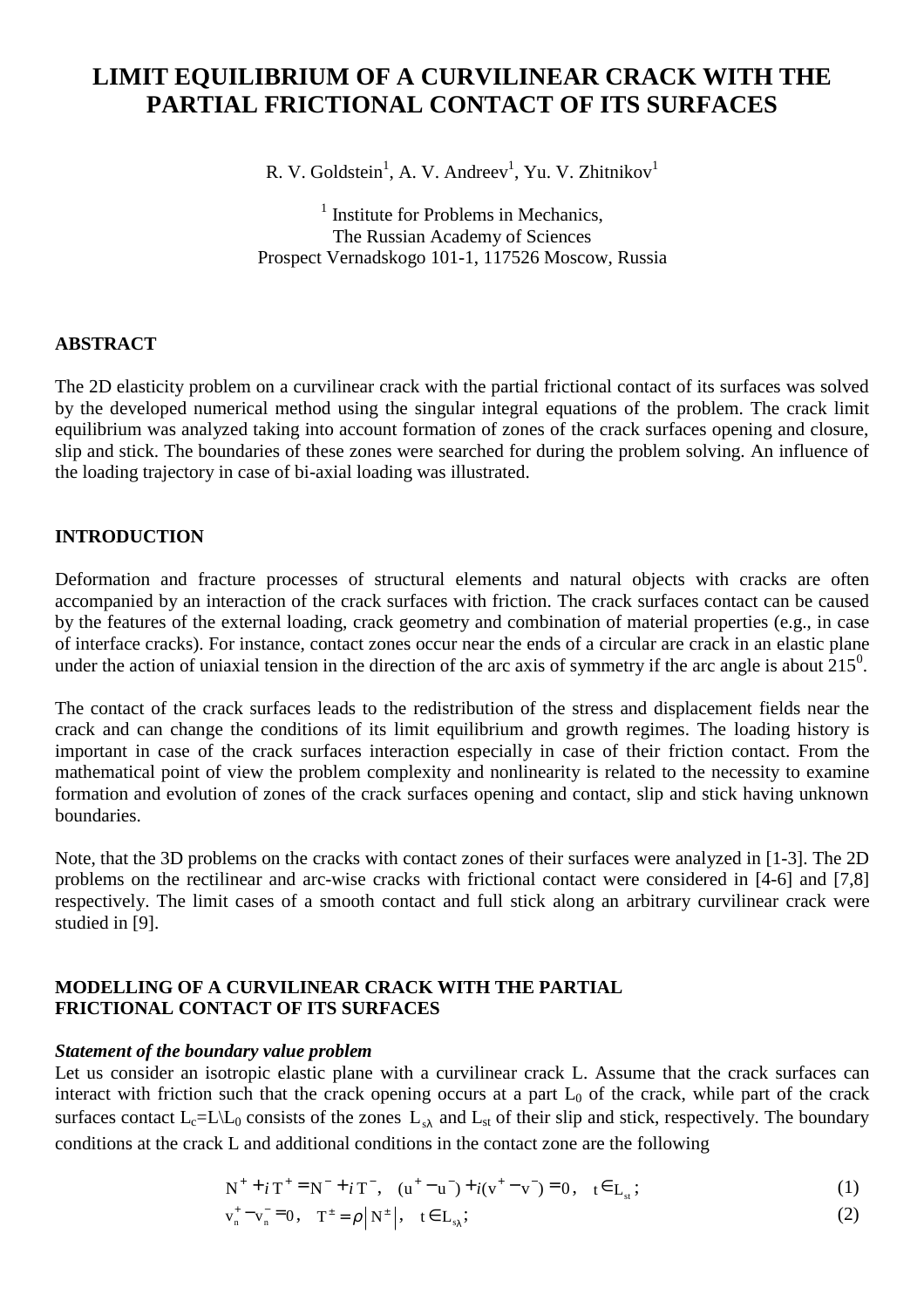$$
N^{\pm} + i T^{\pm} = 0, \quad t \in L_0;
$$
\n<sup>(3)</sup>

$$
N^{\pm} < 0, \quad t \in L_c, \quad \mu \left| N^{\pm} \right| > \left| T^{\pm} \right|, \quad t \in L_{st}
$$

where t is the parameter along the crack, values related to the left and right crack surfaces relative to the direction of t increasing marked by the signs  $\pm$  respectively,  $N^{\pm}$  and  $T^{\pm}$  are the normal and shear stresses prescribed at the crack surfaces,  $u^{\pm}$  and  $v^{\pm}$  are the components of the crack surfaces displacements relative to the Cartesian coordinate system,  $\rho = \mu (v_t^* - v_t^-) / |v_t^* - v_t^-|$ ,  $v_n^{\pm}$  and  $v_t^{\pm}$  are the normal and shear displacement components,  $\mu$  is the Coulomb friction coefficient,  $\sqrt{i} = -1$ .

### *Basic equations*

The derivative of the jumps of displacement components along the crack can be represented through two functions  $g'(t) = \phi'_n + \phi'_\tau(t)$  where  $\phi_n(t) = 2G(1+\kappa)^{-1} [v_n] t'_s$ ,  $\phi_\tau(t) = -2iG(1+\kappa)^{-1} [v_\tau] t'_s$ ,  $[v_n] = v_n^+ - v_n^-$ , − [ $v_{\tau}$ ] =  $v_{\tau}^+$  –  $v_{\tau}^-$ ,  $t_s'$  = dt / ds, s is the are length;  $\kappa$ =3-4 $v$  in plane strain and  $\kappa$ =(3- $v$ )/(1+ $v$ ) in plane stress;  $v$ , G are the Poisson ratio and shear modulus of the material.

Denote by  $\Delta_r = (c_r, f_r)$ , r=1,...,  $N_{op}$ ,  $L_0 = \bigcup (\Delta_r)$  and by  $\Delta_d = (a_d, b_d)$ ,  $d = 1, 2, \ldots, N_{sh}$ ,  $L_0 \cup L_{eq} = \bigcup (\Delta_d)$  the intervals where the opening and mutual shear of the crack surfaces occur, respectively.

Further, the displacements and stresses have no jumps along the stick zone. Then by incorporating boundary conditions given by Eqns (2), (3) and integral representations of the complex potentials (see, e.g. [10]) we obtain the system of  $(N_{op}+N_{sh})$  singular integral equations relative to the functions  $\varphi'_n(t)$ ,  $t \in \Delta_r$  and  $\varphi_{\tau}'(t), t \in \Delta_d$ 

$$
\Omega(t') = 0, \quad t' \in L_f; \quad \text{Im } \Omega(t') = \rho \left| \text{Re } \Omega(t') \right|, \quad t' \in L_c.
$$
\n
$$
\Omega(t') = \frac{1}{2\pi} \int_{L_f} \left[ \frac{2\phi_n'(t)}{t - t'} dt + k_1(t, t')\phi_n'(t)dt + k_2(t, t')\overline{\phi_n'(t)}dt \right] + \frac{1}{2\pi} \int_{L_f \cup L_c} \left[ \frac{2\phi_t'(t)}{t - t'} dt + k_1(t, t')\phi_t'(t)dt + k_2(t, t')\overline{\phi_t'(t)}dt \right] - p_0(t')
$$
\n(6)

where  $p_0$  (t) = -  $N_0$  – iT<sub>0</sub>,  $N_0$  and T<sub>0</sub> are the stresses caused by the external loads in the continuous plane at the crack line, the regular kernels are equal to

$$
k_1(t,t') = \frac{d}{dt'} \ln \frac{t-t'}{t-t'}, \quad k_2(t,t') = -\frac{d}{dt'} \frac{t-t'}{t-t'}.
$$
 (7)

The system of integral equations (Eqns (5)) has a unique solution in the class of functions unbounded in the ends of the integration interval if the conditions of the displacement components single-valuedness at the circuit of the contours  $\Delta_{r}$  and  $\Delta_{d}$ , respectively are satisfied

∫ ϕ′ <sup>=</sup> (c ,f ) n r r (t)dt <sup>0</sup> , r = 1, 2…, Nop; ∫ ϕ′ <sup>τ</sup> = (a ,b ) <sup>d</sup> <sup>d</sup> (t)dt 0**,** d = 1, 2…, Nsh (8)

and the equalities following from the definition of the functions  $\varphi_n(t)$ ,  $\varphi_n(t)$  because of the displacement reality

$$
Im[\varphi_{n}(t)(d\bar{t}/ds)] = 0, \quad Re[\varphi_{\tau}(t)(d\bar{t}/ds)] = 0.
$$
\n(9)

The system Eqns (5) can be rewritten as follows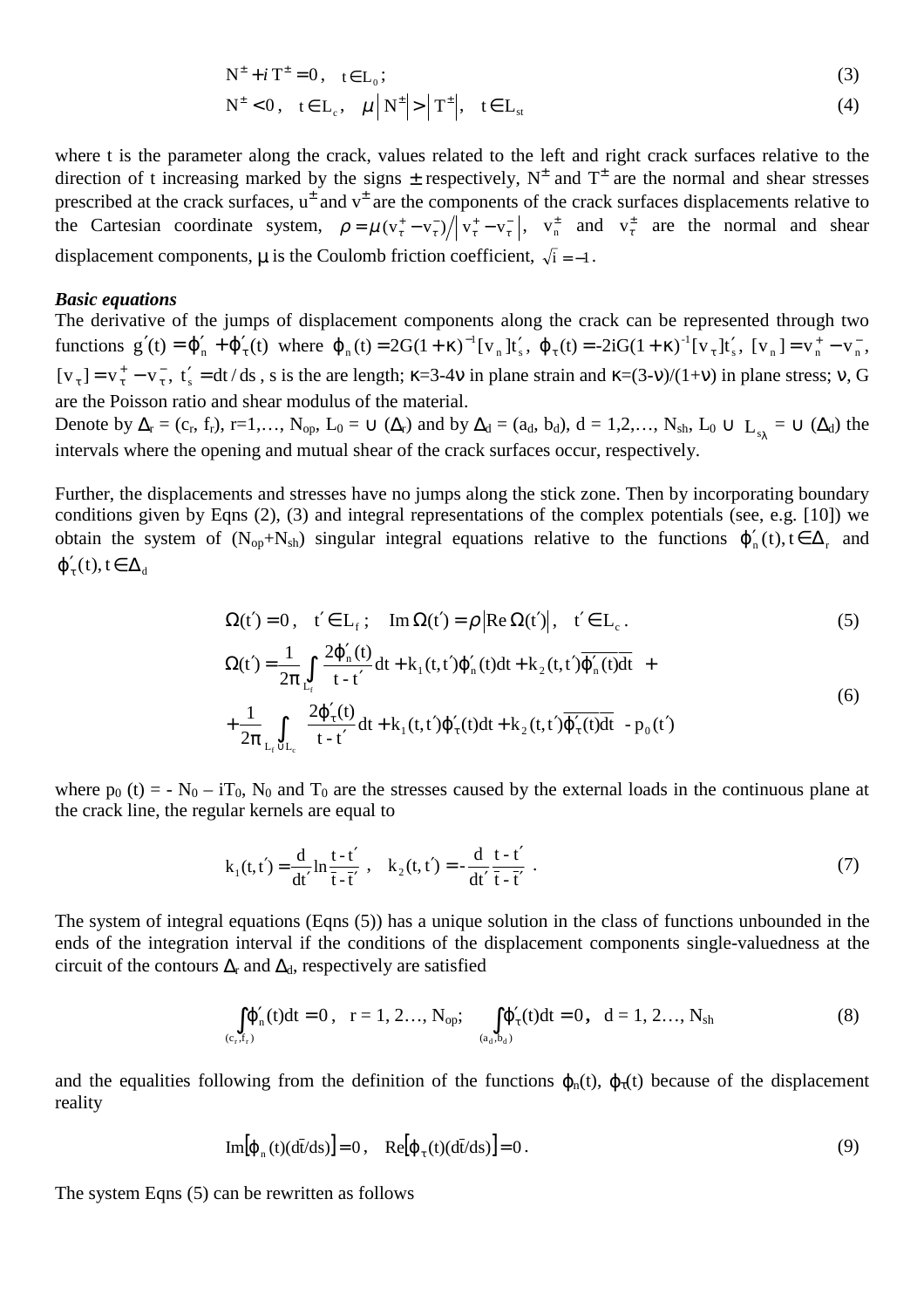$$
\operatorname{Re}\Omega(t') = 0, \quad t' \in L_0; \n\operatorname{Im}\Omega(t') = \rho |\operatorname{Re}\Omega(t')|, \quad t' \in L_{s_{\lambda}} \cup L_0.
$$
\n(11)

#### *Algorithm of searching for unknown boundaries*

An iterative algorithm was developed for sequential searching for the zones of the crack surface opening and contact, their slip and stick as well as the normal and shear components of the crack surface displacements. The algorithm is based on the property of the displacement jumps continuity on the crack at small variations of the loads and the boundaries of the zones of the crack opening and relative shear of the crack surfaces [3]. As a result small variations of these boundaries lead to small variations of the displacement field.

The initial approximation of the zone boundaries  $(a_d^{(0)}, b_d^{(0)})$ ,  $(c_r^{(0)}, f_r^{(0)})$  is constructed according to conditions given by Eqns (4) at the loads  $N = N_0$ ,  $T = T_0$ . Further, the stress intensity factors (SIF) at the ends of the crack opening zones and zones of the relative shear of the crack surfaces are calculated on the basis of the solution of the problem given by Eqns (10), (11) with additional conditions on the displacement (Eqns (8), (9)) [9]

$$
k_1^{\pm} = \mu \lim_{t \to t_r^{\pm}} \left[ \sqrt{2 \left| t - l_r^{\pm} \right|} \right] \text{Re} \, g'(t) \text{],} \quad k_2^{\pm} = \pm \lim_{t \to t_d^{\pm}} \left[ \sqrt{2 \left| t - l_d^{\pm} \right|} \right] \text{Im} \, g'(t) \text{]} \tag{12}
$$

where the signs  $\pm$  correspond to the right and left edges of the appropriate zones along the direction of increasing the parameter t. Generally  $k_1^{\pm (0)} \neq 0$  and  $|k_2^{\pm (0)}| > 0$ .

Note, that the zones of crack opening and relative shear displacement of its surfaces can not have common end points with the exception of the case when the opening zone borders on one of the crack ends. Indeed, the opening zone is always contained in the zone of relative shear displacement of the crack surfaces. However, the relative shear zone can exist without an inner opening zone [1,3]. Taking in mind this property one can show that the common points of the opening and stick zones can not occur along the smooth curvilinear crack. Further, the sign of the normal stresses is determined by the main term of their asymptotics near the edges of the opening zone [7,8]. If  $k_1^{(0)} > 0$ , then the appropriate edge of the opening zone is shifted on a small value  $\delta_1$  to the adjacent contact zone, and it is shifted in the opposite direction, when  $k_1^{\pm(0)} < 0$ . As a result of using this algorithm we obtain the solution nonsingular at the ends of the opening zone. Similarly singular shear stresses near the edges of the slip zone will always lead to the relative shear of the crack surfaces [7,8]. Hence, the edges of the slip zone should be shifted on a small value  $\delta_2$  in the slip direction according to the property of continuous variation of the shear displacement jump at a small variation of the slip zone boundaries [3]. The inequality  $\left| \frac{k_2^{(i+1)}}{2} \right| < \left| \frac{k_2^{(i)}}{2} \right|$  (where i is the iteration member) needs to be fulfilled for the adequate variation of these boundaries. Thus, the problem given Eqns  $(8)$ ,  $(9)$ ,  $(10)$ ,  $(11)$  is solved on the i-th iteration. Then the values of the SIFs are calculated at the edges of the zones  $(a_d^0, b_d^0)$ ,  $(c_r^{(i)}, f_r^{(i)})$  and the new locations of these boundaries are searched for  $(a_d^{(i+1)}, b_d^{(i+1)})$ ,  $(c_r^{(i+1)}, f_r^{(i+1)})$ . The process is finished when the SIFs at the boundaries of the opening and slip zones (which do not coincide with the crack edges) become to be equal to zero within the given accuracy.

### *Numerical method*

The method of mechanical quadratures based on the polynomial interpolation formulae and quadrature formulae for singular integrals [1-3] was used for the numerical solving of the system of singular integral equations.

Taking in mind that the derivative of the displacement jump has the square root singularity while the integral equations contain the Cauchy singular kernels one can use the Gauss quadrature formulae

$$
\int_{-1}^{1} \frac{f(\xi)d\xi}{(\xi-\eta)\sqrt{1-\xi^2}} = \frac{\pi}{n} \sum_{k=1}^{n} \frac{f(\xi_k)}{\xi_k-\eta} + \pi f(\eta) \frac{U_{n-1}(\eta)}{T_n(\eta)}, \quad \int_{-1}^{1} \frac{f(\xi)d\xi}{\sqrt{1-\xi^2}} = \frac{\pi}{n} \sum_{k=1}^{n} f(\xi_k)
$$
(13)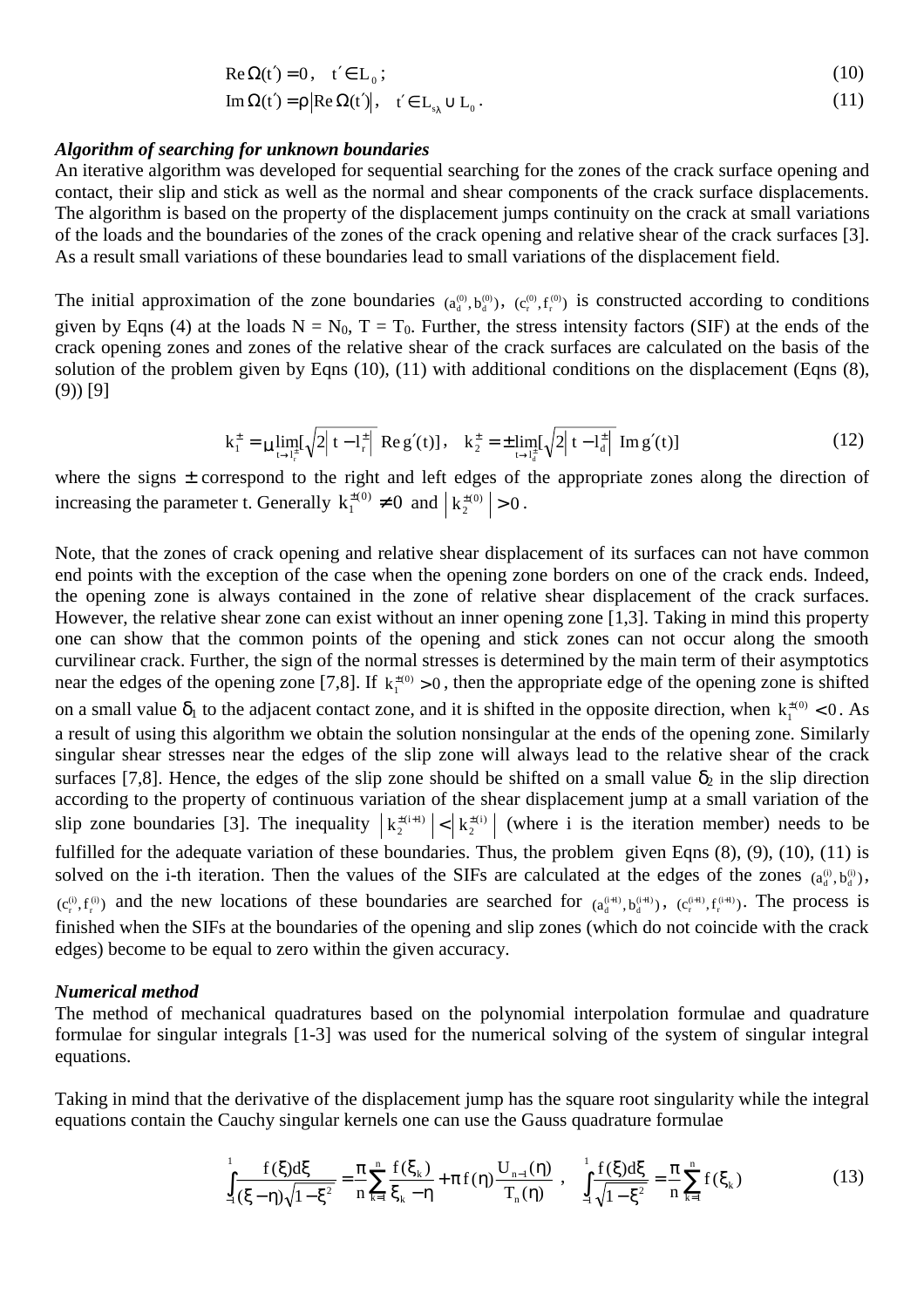where  $U_{n-1}(\eta) = \sin(n \arccos \eta) / \sqrt{1-\eta^2}$  is the Chebyshev polynomial of the second kind and the values  $\xi_k$  are equal to the roots of the Chebyshev polynomials of the first kind  $T_n(\xi) = \cos(n \arccos \xi)$  such that  $\xi_k = \cos[\pi(2k-1)/2n]$  (k = 1, 2, …, n). As a result the system of the integral equations is reduced to the system of algebraic ones relative to the values of unknown functions in the discrete set of points  $\xi_k$ . The Lagrange interpolational polynomial

$$
f(\xi) = \frac{1}{n} \sum_{k=1}^{n} (-1)^{k+1} f(\xi_k) T_n(\xi) \sqrt{1 - \xi_k^2} / (\xi - \xi_k)
$$
 (14)

was used to construct the unknown functions through their values in the points  $\xi_k$ .

The feature of the used method suggested in [4] consists in independent quantization with respect to variables ξ and η while usually the roots of the Chebyshev polynomials of the second kind are chosen as  $\eta = \eta_m$  (m = 1, 2, …, n-1). In our method quantization with respect to  $\eta$  was performed on the sets related to the domain of definition of the functions  $\varphi_n$  (t) and  $\varphi_{\tau}$  (t). Such representation enables us to characterize independently opening and shear of the crack surfaces in each of the zones where these relative displacements occur.

### *Numerical results*

As the examples let us consider the results of the numerical calculations for the parabolic or elliptic arc-wise cracks in plane under the biaxial loading by the loads p and q ( $p\leq 0$ ,  $q>0$ ) such that the components p is inclined at the angle  $\alpha$  to the axis x. The parabolic and elliptic arcs parameterization was written as follows t  $= \omega (\xi) = \lambda [\xi + i\epsilon (\xi^2 - 1)]$  and  $\omega (\xi) = \lambda [2\xi - i\epsilon (1 - \xi^2)]/(1 + \xi^2)$ ,  $\epsilon$  characterizes the crack curvature. The crack ends are located in the points  $(\pm \lambda, 0)$ . The calculated dependencies of the SIF  $(k_2 / q \sqrt{\lambda})$  and length of the opening zone ( $S_0/S_{cr}$ ) where  $S_{cr}$  is the crack length on the ratio (p/q) at  $\alpha = 0$  are given in Figs 1, 3 and 2, 4 respectively, for the parabolic and elliptic arc-wise crack. The curves (1), (2), (3) are related to the values of the friction coefficient  $\mu = 0$ ; 0.2; 0.4. The SIF dependencies on the parameter ε are given for ε = 1 (curve (a)); 1.5 (b); 2 (c). For the parabolic crack (Fig. 2) the length of the opening zone monotonically decreases with growth of the friction coefficient for all  $\varepsilon$ . The length of each of the contact zones equals  $S_c = (S_{cr} S_0/2$ . The relative length of the zone of the mutual shear displacements of the crack surfaces ( $S_{sh}/S_{cr}$ ) = 0.958 at  $\mu = 0.4$ ,  $\epsilon = 2$ ,  $|p/q| = 8$ .



**Figure 1: SIF of the shear stress for the parabolic arc-wise crack**

Comparing Figs 1 and 3 one can conclude that the orientation of the crack ends essentially changes the form of the SIF dependencies on the applied loads (e.g., the function  $k_2$  (p/q) becomes strongly nonlinear).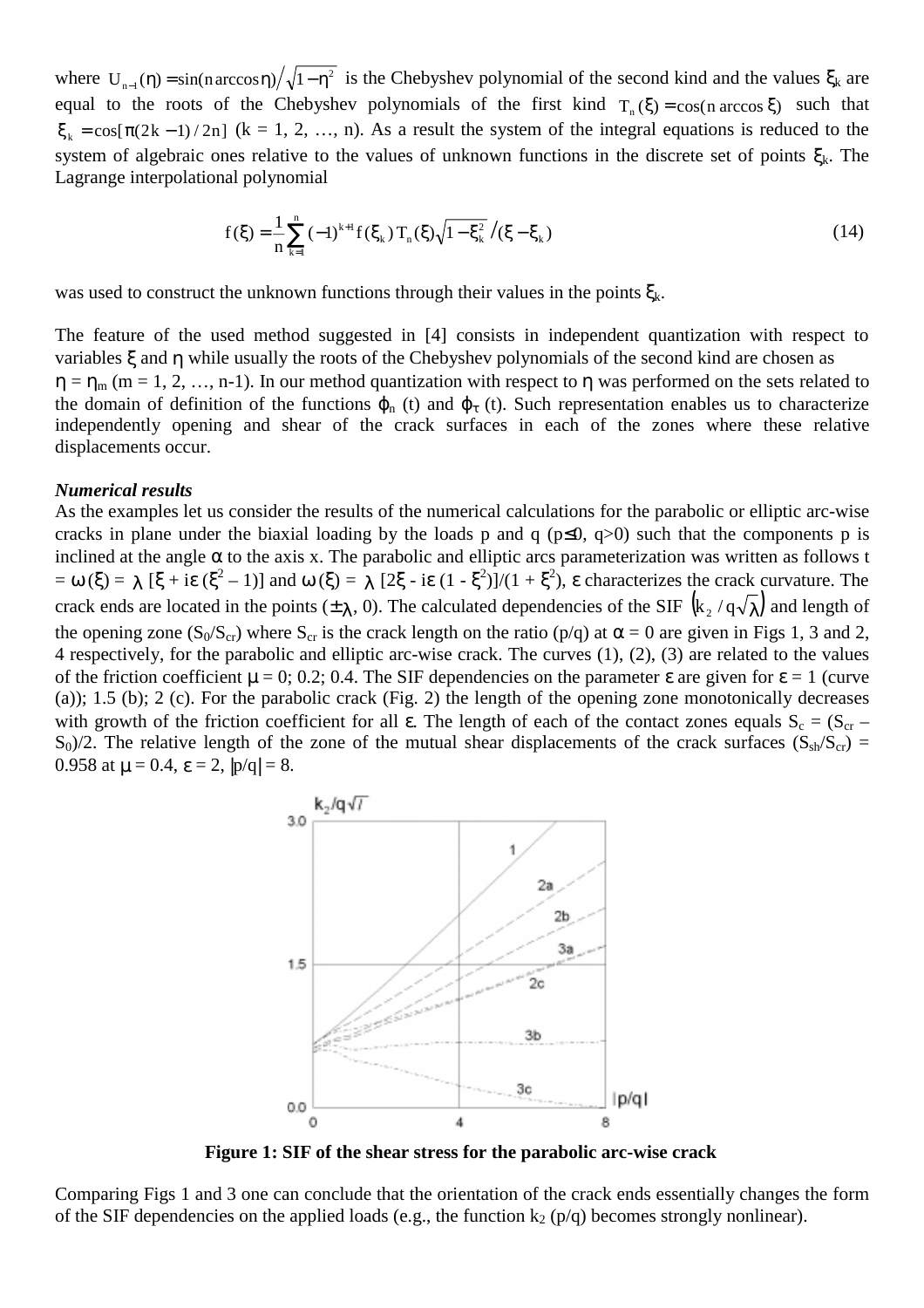

**Figure 2: Relative length of the opening zone for the parabolic arc-wise crack**



**Figure 3: SIF of the shear stress for the elliptic arc-wise crack**

Further, the stick zones are formed near the ends of elliptic arc-wise crack even at  $|p/q| > 4$  ( $\varepsilon = 1$ ). Opposite to the case of the parabolic crack, small contact zones occur near the ends of the elliptic one at  $p=0$ . The dependence of the relative length of the relative shear of the elliptic arc crack surfaces ( $S_{sh}/S_{cr}$ ) on the loading parameters  $|p/q|$  is given in Fig. 5. It was aforementioned that the stick zones of size  $S_{st}=(S_{cr} - S_{sh})/2$ occur near the crack ends. The length of the stick zone increases with growth of the parameter |p/q|.

If the solution of the boundary value problem and unknown opening, slip and stick zones were searched for, one can analyze the crack limit equilibrium using known criteria. For instance, in the aforeconsidered examples of cracks and bi-axial loading only the SIF  $k_2 \neq 0$ . Hence, one can assume that in these cases the limit equilibrium of the cracks can be evaluated according to the criterion  $k_2 = k_{2c}$ , where  $k_{2c}$  is the fracture toughness relative to the transverse shear.

Close to linear monotone  $k_2$  increasing with increasing the loading parameter  $|p/q|$  is observed for the parabolic arc-wise crack at small values of the curvature and friction coefficient (Fig. 1). The opposite effect of the SIF  $k_2$  decreasing with  $|p/q|$  increasing occurs at the increasing of the curvature and friction coefficient since the crack surfaces slipping is decelerated by growing friction. Hence, in this case the growth of the loading parameter will not lead to attaining the crack limit equilibrium.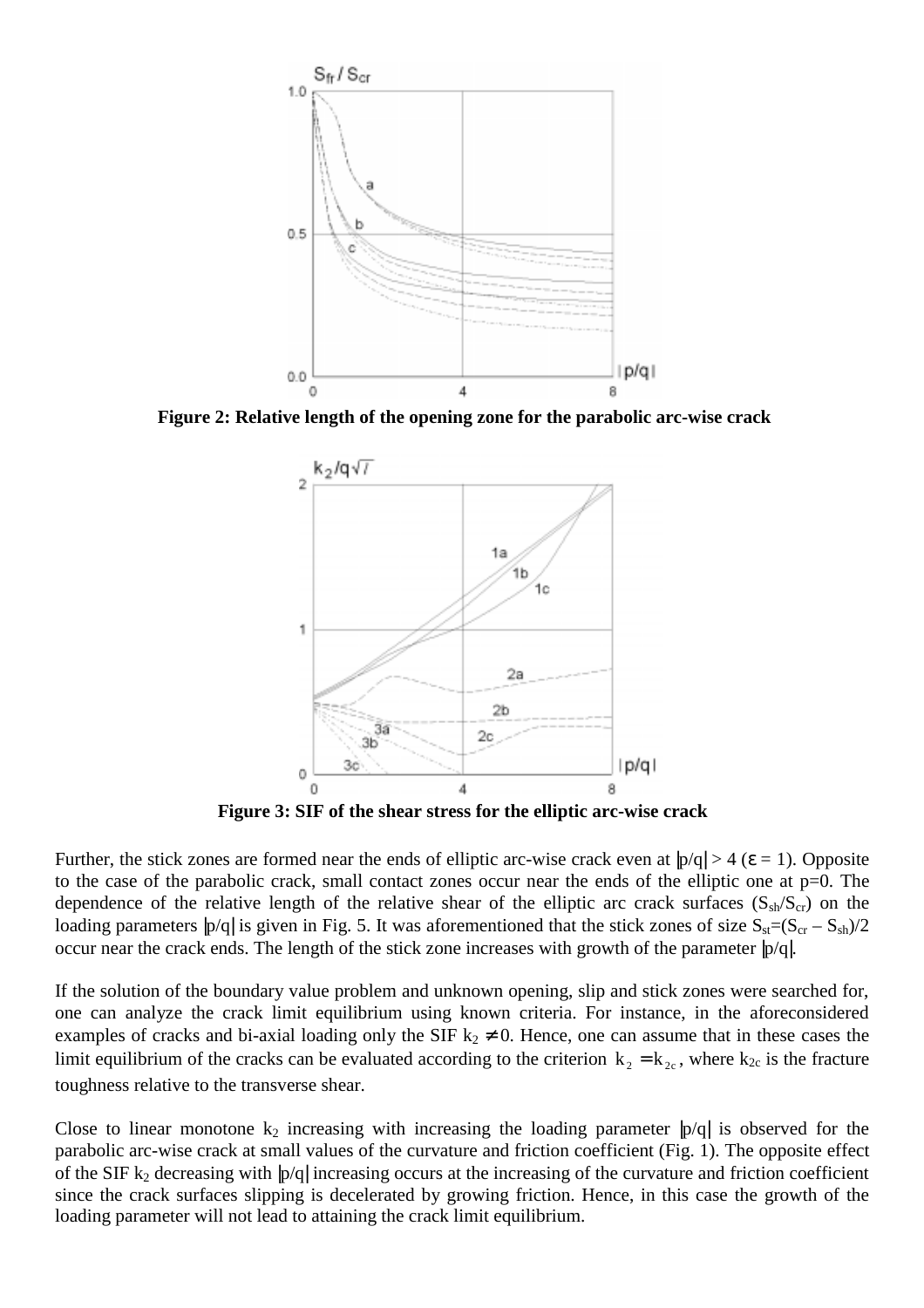

**Figure 4: Relative length of the opening zone for the elliptic arc-wise crack**



**Figure 5: Relative length of the zone of relative shear displacements for the elliptic arc-wise crack**

Monotone  $k_2$  increasing and decreasing with  $|p/q|$  increasing are observed for the elliptic arc-wise crack in absence of friction (and  $\forall \varepsilon$ ) and at the friction coefficient  $\mu = 0.4$ , respectively (Fig. 3). On the other hand, nonmonotone dependence  $k_2$  ( $|p/q|$ ) is appropriate to the intermediate values of the friction coefficient, e.g. at  $\mu = 0.2$ .

The results of calculations demonstrate the complex nature of the friction and shear loading influence on the possible regimes of attaining the crack limit equilibrium.

### **ACKNOWLEDGEMENTS**

This research was partially supported by the Ministry of Education of the Russian Federation (The Federal Special – Purpose Program "Integration", Grant A0083).